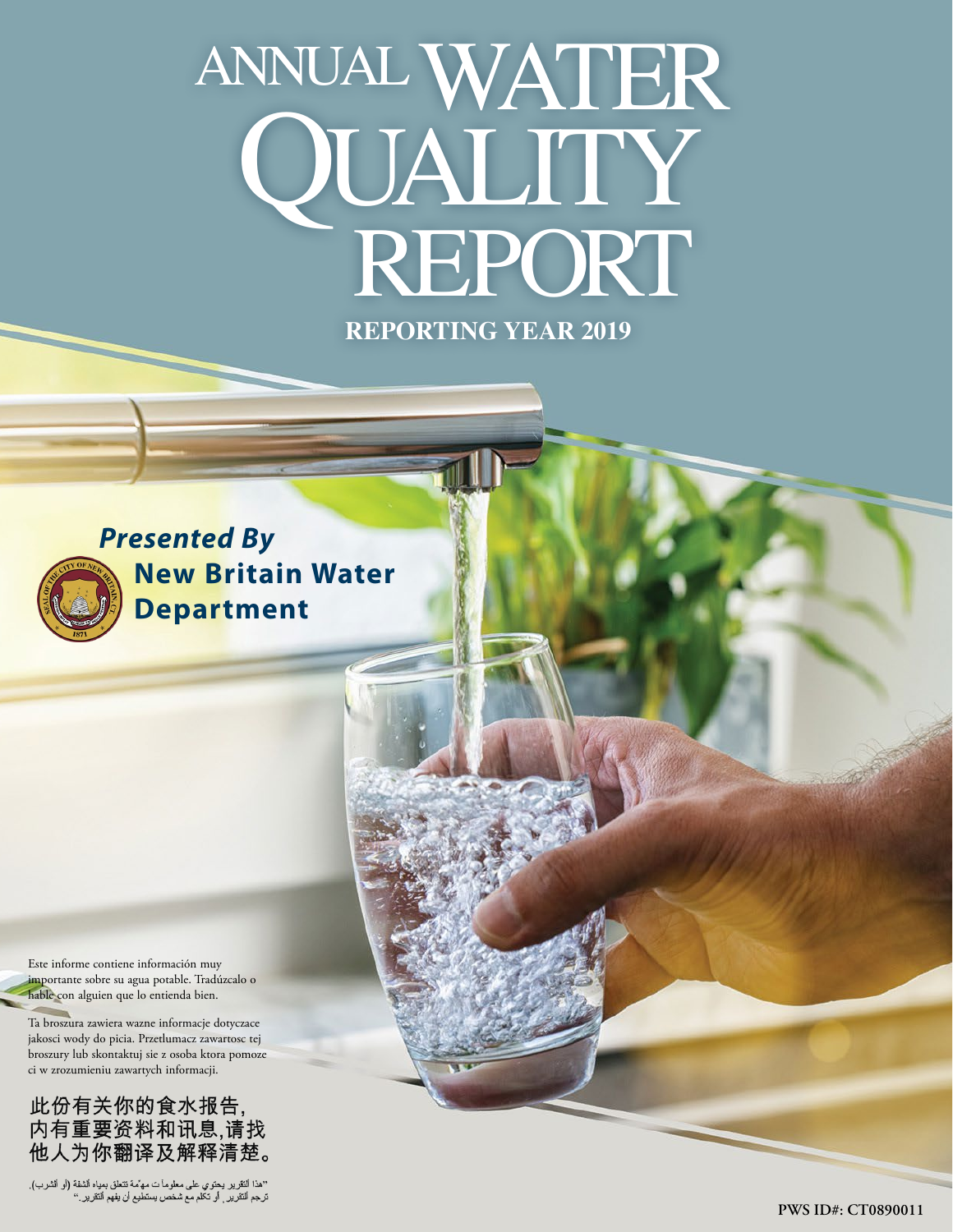## **Our Mission Continues**

Mayor Erin E. Stewart and the Board of Water Commissioners are once again pleased to present our annual water quality report covering all testing performed between January 1 and December 21, 2010. December the particular w 31, 2019. During these trying times, the staff of the New Britain Water Department continues to provide safe drinking water to all of its customers. The staff is dedicated to producing drinking water that meets all state and federal standards, and as new challenges to drinking water safety emerge, we remain vigilant in protecting public health.

Please remember that we are always available should you ever have any questions or concerns about your water.

# **Important Health Information**

Sources of lead in drinking water include<br>Corrosion of household plumbing systems and erosion of natural deposits. Infants and children who drink water containing lead in excess of the action level could experience delays in their physical or mental development. Children could show slight deficits in attention span and learning abilities. Adults who drink this water over many years could develop kidney problems or high blood pressure.

Sources of copper in drinking water include corrosion of household plumbing systems, erosion of natural deposits, and leaching from wood preservatives. Copper is an essential nutrient, but some people who drink water containing copper in excess of the action level over a relatively short amount of time could experience gastrointestinal distress. Some people who drink water containing copper in excess of the action level over many years could suffer liver or kidney damage. People with Wilson's disease should consult their personal doctor.

Some people may be more vulnerable to contaminants in drinking water than the general population. Immunocompromised persons such as persons with cancer undergoing chemotherapy, persons who have undergone organ transplants, people with HIV/AIDS or other immune system disorders, some elderly, and infants may be particularly at risk from infections. These people should seek advice about drinking water from their health care providers. The U.S. EPA/CDC (Centers for Disease Control and

Prevention) guidelines on appropriate means to lessen the risk infection by *cryptosporidium* and other microbial contaminants are available from the Safe Drinking Water Hotline at (800) 426- 4791.



## **Where Does My Water Come From?**

Your drinking water comes from six reservoirs located throughout the state. The New Britain Water Department's customers get their water from nine sources. The Shuttle Meadow Water Treatment Plant draws water from the Shuttle Meadow, Wasel, Whigville, Wolcott, White Bridge, and Hart Ponds Reservoirs. The department also has three well fields: the upper and lower White Bridge well fields in Bristol and the Patton Brook well in the Town of Southington.

New Britain can also supplement its water supply by withdrawing water from the Metropolitan District's Nepaug Reservoir.

### **Source Water Assessment**

A water assessment of New Britain's source water was<br>
completed by the Department of Public Health, Drinking Water Section. The updated assessment report can be found on the Department of Public Health's website: [www.dir.ct.gov/dph/Water/SWAP/Community/](http://www.dir.ct.gov/dph/Water/SWAP/Community/CT0890011.pdf) [CT0890011.pdf](http://www.dir.ct.gov/dph/Water/SWAP/Community/CT0890011.pdf).

The assessment found our sources are listed as lower except for White Bridge. That has a high susceptibility to potential sources of contamination because it is located in an urban setting. Even though nothing has ever been detected there, the department is required to make this information public.





For more information about this report, or for any questions relating to your drinking water, please call Deputy Director Ramon Esponda, PE, ME, at (860) 826-3546.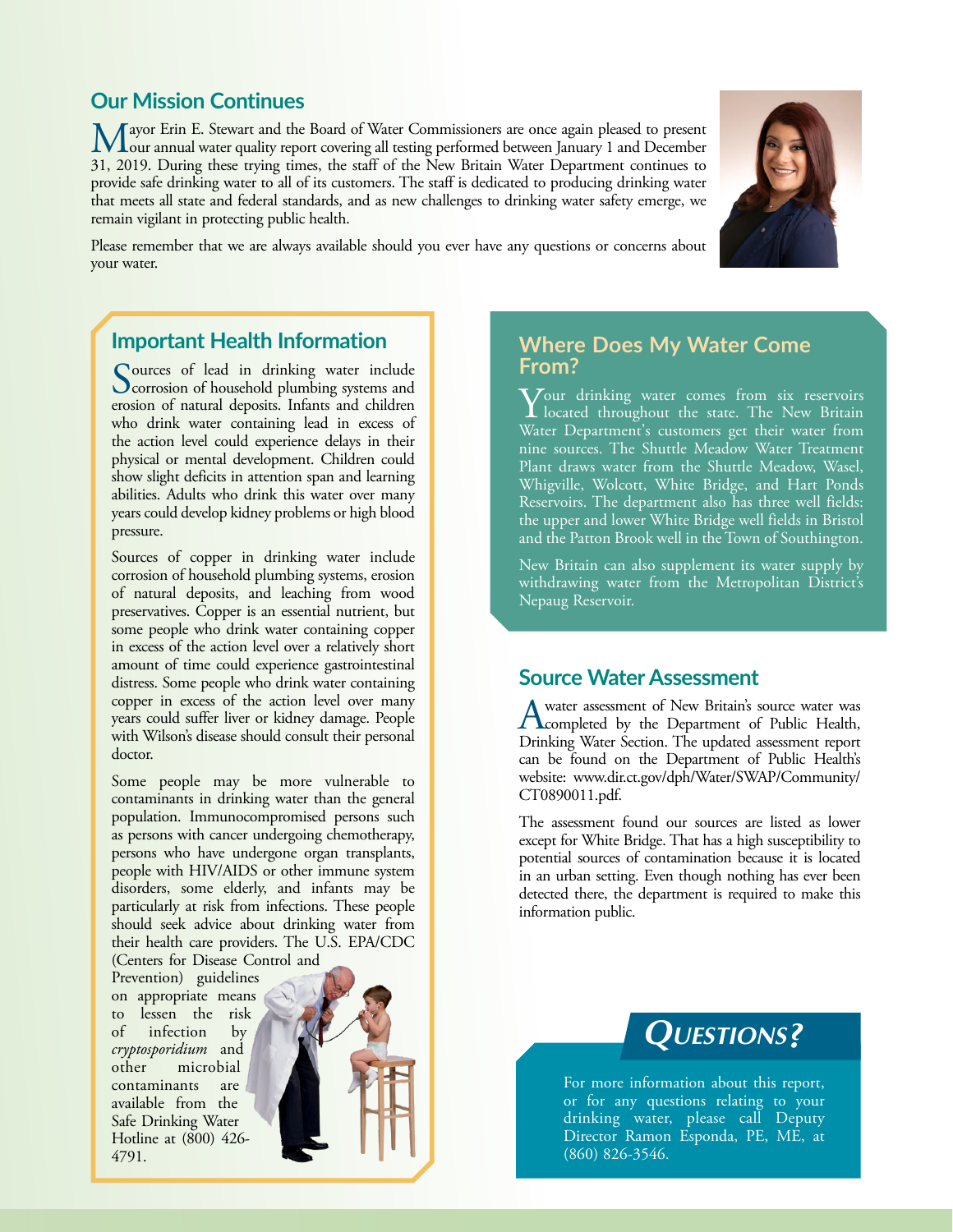## **Substances That Could Be in Water**

To ensure that tap water is safe to drink, the U.S.<br>EPA prescribes regulations limiting the amount of certain contaminants in water provided by public water systems. U.S. Food and Drug Administration regulations establish limits for contaminants in bottled water, which must provide the same protection for public health. Drinking water, including bottled water, may reasonably be expected to contain at least small amounts of some contaminants. The presence of these contaminants does not necessarily indicate that the water poses a health risk.

The sources of drinking water (both tap water and bottled water) include rivers, lakes, streams, ponds, reservoirs, springs, and wells. As water travels over the surface of the land or through the ground, it dissolves naturally occurring minerals, in some cases radioactive material, and substances resulting from the presence of animals or from human activity. Substances that may be present in source water include:

Microbial Contaminants, such as viruses and bacteria, which may come from sewage treatment plants, septic systems, agricultural livestock operations, or wildlife;

Inorganic Contaminants, such as salts and metals, which can be naturally occurring or may result from urban stormwater runoff, industrial or domestic wastewater discharges, oil and gas production, mining, or farming;

Pesticides and Herbicides, which may come from a variety of sources such as agriculture, urban stormwater runoff, and residential uses;

Organic Chemical Contaminants, including synthetic and volatile organic chemicals, which are by-products of industrial processes and petroleum production and may also come from gas stations, urban stormwater runoff, and septic systems;

Radioactive Contaminants, which can be naturally occurring or may be the result of oil and gas production and mining activities.

For more information about contaminants and potential health effects, call the U.S. EPA's Safe Drinking Water Hotline at (800) 426-4791.

## **Source Water Protection**

The staff of the New Britain Water Department take great pride in having some of the best sources of water in the State of Connecticut. To ensure that they remain of the highest quality, the water department patrols and inspects its watersheds and preforms many tests of the water quality to identify any potential contamination.

# **Safeguard Your Drinking Water**

Protection of drinking water is everyone's responsibility.<br>You can help protect your community's drinking water source in several ways:

- Eliminate excess use of lawn and garden fertilizers and pesticides – they contain hazardous chemicals that can reach your drinking water source.
- Pick up after your pets.
- If you have your own septic system, properly maintain your system to reduce leaching to water sources, or consider connecting to a public water system.
- Dispose of chemicals properly; take used motor oil to a recycling center.
- Volunteer in your community. Find a watershed or wellhead protection organization in your community and volunteer to help. If there are no active groups, consider starting one. Use U.S. EPA's Adopt Your Watershed to locate groups in your community.

Organize a storm drain stenciling project with others in your neighborhood. Stencil a message next to the street drain reminding people "Dump No Waste – Drains to River" or "Protect Your Water." Produce and distribute a flyer for households to remind residents that storm drains dump directly into your local water body.

## **What's Your Water Footprint?**

You may have some understanding about your carbon<br>footprint, but how much do you know about your water footprint? The water footprint of an individual, community, or business is defined as the total volume of freshwater that is used to produce the goods and services that are consumed by the individual or community or produced by the business. For example, 11 gallons of water is needed to irrigate and wash the fruit in one halfgallon container of orange juice. Thirty-seven gallons of water is used to grow, produce, package, and ship the beans in that morning cup of coffee. Two hundred and sixty-four gallons of water is required to produce one quart of milk, and 4,200 gallons of water is required to produce two pounds of beef.

According to the U.S. EPA, the average American uses over 180 gallons of water daily. In fact, in the developed world, one flush of a toilet uses as much water as the average person in the developing world allocates for an entire day's cooking, washing, cleaning, and drinking. The annual American per capita water footprint is about 8,000 cubic feet; twice the global per capita average. With water use increasing six-fold in the past century, our demands for freshwater are rapidly outstripping what the planet can replenish.

To check out your own water footprint, go to [http://goo.](http://goo.gl/QMoIXT) [gl/QMoIXT.](http://goo.gl/QMoIXT)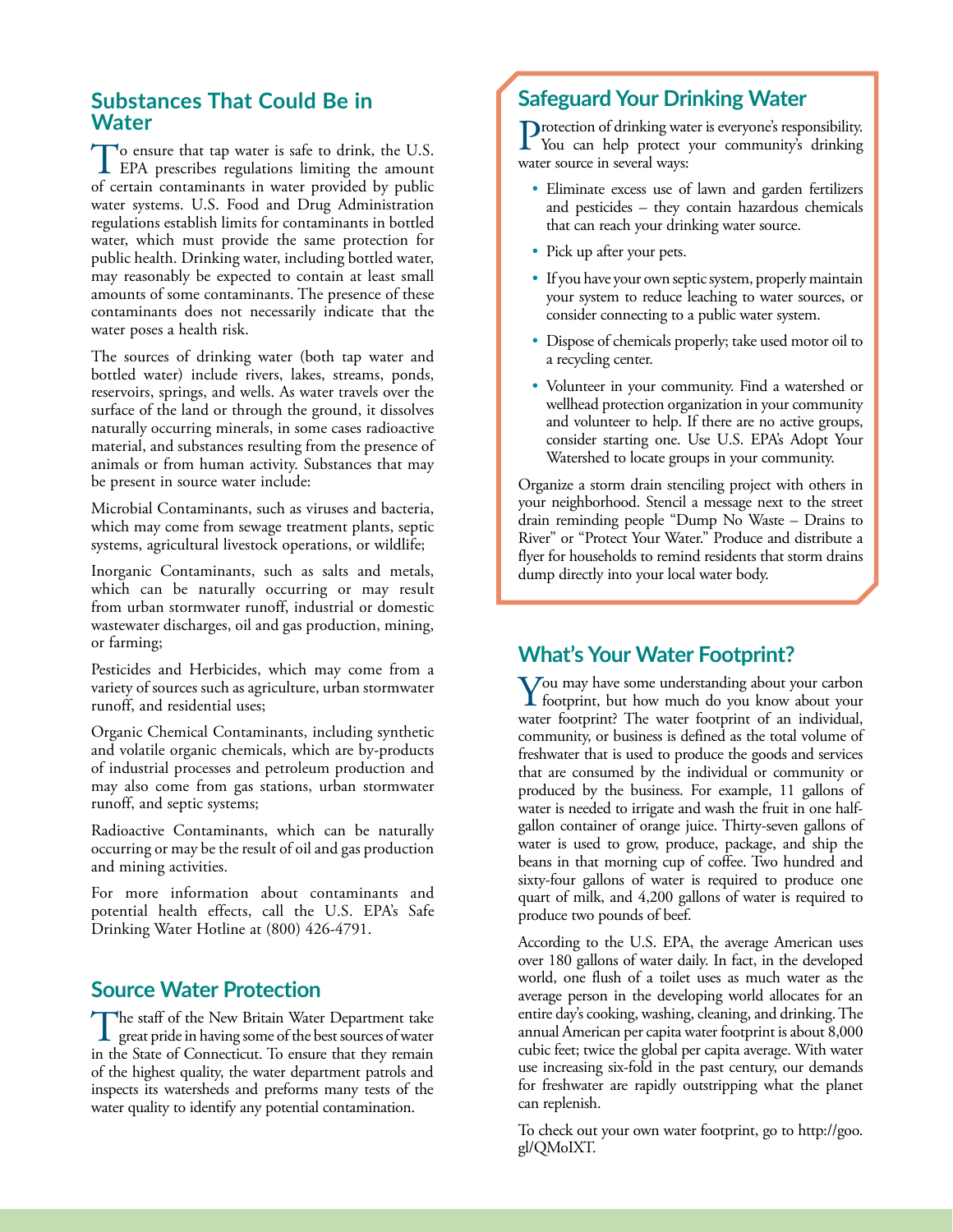## **Water Main Flushing**

istribution mains (pipes) convey water to homes, businesses, and hydrants in your neighborhood. The water entering distribution mains is of very high quality; however, water quality can deteriorate in areas of the distribution mains over time. Water main flushing is the process of cleaning the interior of water distribution mains by sending a rapid flow of water through the mains.

Flushing maintains water quality in several ways. For example, flushing removes sediments like iron and manganese. Although iron and manganese do not pose health concerns, they can affect the taste, clarity, and color of the water. Additionally, sediments can shield microorganisms from the disinfecting power of chlorine, contributing to the growth of microorganisms within distribution mains. Flushing helps remove stale water and ensures the presence of fresh water with sufficient dissolved oxygen and disinfectant levels and an acceptable taste and smell.

During flushing operations in your neighborhood, some short-term deterioration of water quality, though uncommon, is possible. You should avoid tap water for household uses at that time. If you do use the tap, allow your cold water to run for a few minutes at full velocity before use and avoid using hot water to prevent sediment accumulation in your hot water tank.

Please contact us if you have any questions or if you would like more information on our water main flushing schedule.

## **Count on Us**

elivering high-quality drinking water to our customers involves far more than just pushing water through pipes. Water treatment is a complex, time-consuming process. Because tap water is highly regulated by state and federal laws, water treatment plant and system operators must be licensed and are required to commit to long-term, on-the-job training before becoming fully qualified. Our licensed water professionals have a basic understanding of a wide range of subjects, including mathematics, biology, chemistry, and physics. Some of the tasks they complete on a regular basis include:

- Operating and maintaining equipment to purify and clarify water;
- Monitoring and inspecting machinery, meters, gauges, and operating conditions;
- Conducting tests and inspections on water and evaluating the results;
- Maintaining optimal water chemistry;
- Applying data to formulas that determine treatment requirements, flow levels, and concentration levels;
- Documenting and reporting test results and system operations to regulatory agencies; and
- Serving our community through customer support, education, and outreach.

So the next time you turn on your faucet, think of the skilled professionals who stand behind each drop.

## **FOG (fats, oils, and grease)**

You may not be aware of it, but every time you pour<br>fat, oil, or grease (FOG) down your sink (e.g., bacon grease), you are contributing to a costly problem in the sewer collection system. FOG coats the inner walls of the plumbing in your house as well as the walls of underground piping throughout the community. Over time these greasy materials build up and form blockages in pipes, which can lead to wastewater backing up into parks, yards, streets, and storm drains. These backups allow FOG to contaminate local waters, including drinking water. Exposure to untreated wastewater is a public health hazard. FOG discharged into septic systems and drain fields can also cause malfunctions, resulting in more frequent tank pump-outs and other expenses.

Communities spend billions of dollars every year to unplug or replace grease-blocked pipes, repair pump stations, and clean up costly and illegal wastewater spills. Here are some tips that you and your family can follow to help maintain a well-run system now and in the future:

#### **NEVER:**

- Pour FOG down the house or storm drains.
- Dispose of food scraps by flushing them.
- Use the toilet as a wastebasket.

#### **ALWAYS:**

- Scrape and collect FOG into a waste container, such as an empty coffee can, and dispose of it with your garbage.
- Place food scraps in waste containers or garbage bags for disposal with solid wastes.
- Place a wastebasket in each bathroom for solid wastes like disposable diapers, creams and lotions, and personal hygiene products, including nonbiodegradable wipes.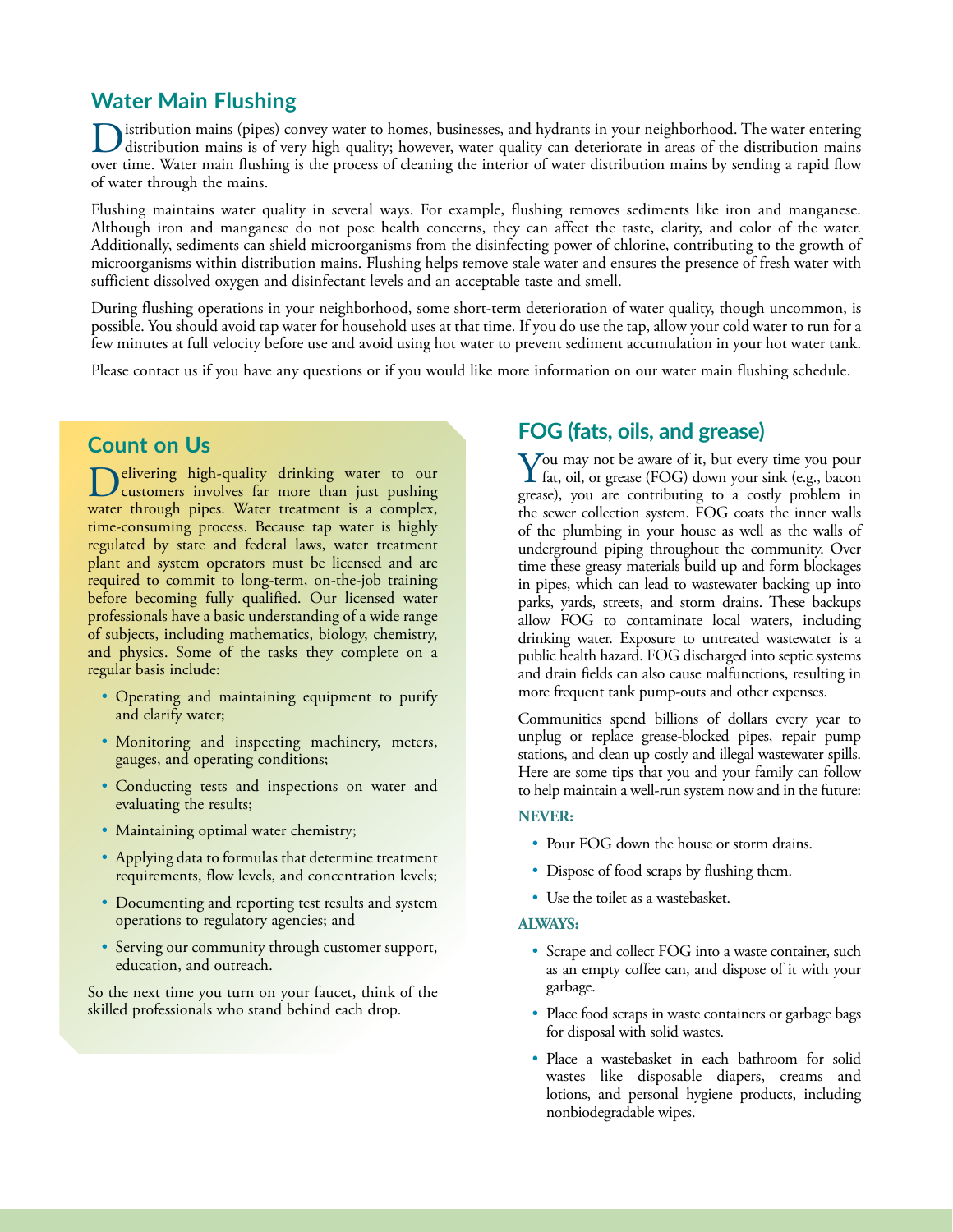## **Water Treatment Process**

Our treatment process consists of a series of steps. First, raw water is drawn from our water sources and disinfected by ozone gas, which is used to protect against *cryptosporidium*, Ozone has the added benefit of evily i oxidizing metals and removing taste and odor compounds from the water.

The second step in the process is clarification, where a coagulant is slowly mixed into the water and allowed to settle, removing most of the impurities. After settling the water is filtered through granular activated carbon and fine sand to remove smaller suspended particles and organic compounds.

The water is now ready to be disinfected. Its pH level is adjusted to control corrosion of plumbing fixtures, and fluoride is added to promote dental health. The water is then sent to a large tank to allow the required chemical reactions to take place prior to being sent out you, our customers.



## **About Our Violation**

During 2019 we did not monitor for the presence of radiological<br>contaminants in the public drinking water system. Upon realizing that the test was omitted, we notified the state health department and immediately analyzed our water supply for the radiological contaminants. Results of the analysis have been received and properly recorded as required by state and federal law and are within standards.

We do not believe that missing this monitoring requirement had any impact on public health and safety. We have already taken the steps to ensure that adequate monitoring and reporting will be performed in the future so that this oversight will not be repeated.



## **Lead in Home Plumbing**

If present, elevated levels of lead can cause<br>serious health problems, especially for pregnant f present, elevated levels of lead can cause women and young children. Lead in drinking water is primarily from materials and components associated with service lines and home plumbing. We are responsible for providing high-quality drinking water, but we cannot control the variety of materials used in plumbing components. When your water has been sitting for several hours, you can minimize the potential for lead exposure by flushing your tap for 30 seconds to two minutes before using water for drinking or cooking. If you are concerned about lead in your water, you may wish to have your water tested. Information on lead in drinking water, testing methods, and steps you can take to minimize exposure is available from the Safe Drinking Water Hotline at (800) 426-4791 or at [www.epa.](http://www.epa.gov/safewater/lead) [gov/safewater/lead](http://www.epa.gov/safewater/lead).

## **Information on the Internet**

The U.S. EPA [\(https://goo.gl/TFAMKc\)](https://goo.gl/TFAMKc) and<br>the Centers for Disease Control and Prevention [\(www.cdc.gov](http://www.cdc.gov)) websites provide a substantial amount of information on many issues relating to water resources, water conservation, and public health. Also, the Connecticut Department of Public Health has a website (<https://goo.gl/UG7JW4>) that provides complete and current information on water issues in Connecticut, including valuable information about our watershed.

# **Community Participation**

 $\sum$  forum and voice your concerns about your drinking water. The Board of Water Commissioners meets on the third Wednesday of every month. Meetings begin at 6:30 p.m. at 50 Caretaker Road, New Britain.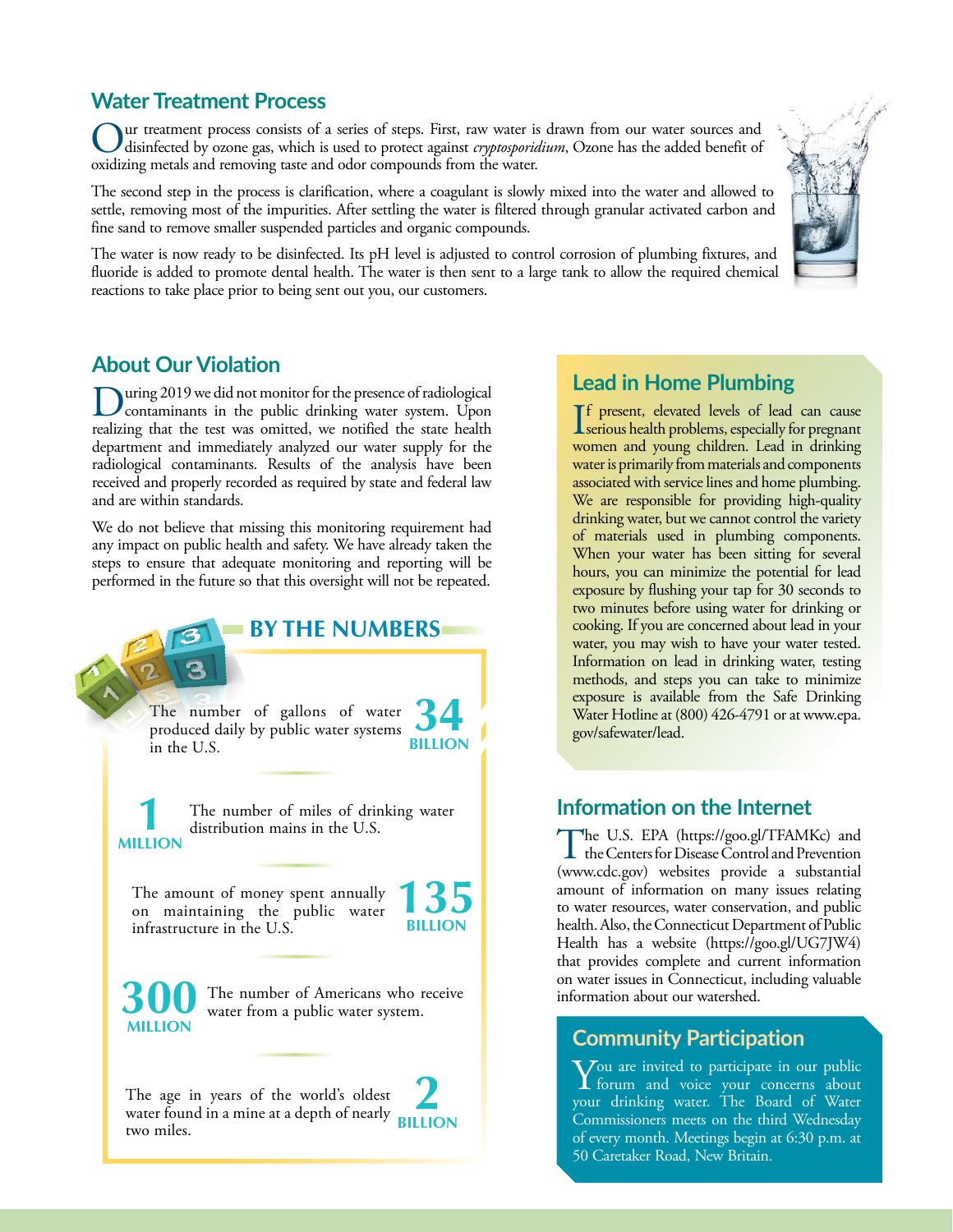# **Test Results**

Our water is monitored for many different kinds of substances on a very strict sampling schedule, and the water we deliver must meet specific health standards. Here we only show<br>those substances that were detected in our w is unsafe to drink; our goal is to keep all detects below their respective maximum allowed levels.

The state recommends monitoring for certain substances less than once per year because the concentrations of these substances do not change frequently. In these cases, the most recent sample data are included, along with the year in which the sample was taken.

We participated in the fourth stage of the U.S. EPA's Unregulated Contaminant Monitoring Rule (UCMR4) program by performing additional tests on our drinking water. UCMR4 sampling benefits the environment and public health by providing the U.S. EPA with data on the occurrence of contaminants suspected to be in drinking water in order to determine if U.S. EPA needs to introduce new regulatory standards to improve drinking water quality. Unregulated contaminant monitoring data are available to the public, so please feel free to contact us if you are interested in obtaining that information. If you would like more information on the U.S. EPA's Unregulated Contaminant Monitoring Rule, please call the Safe Drinking Water Hotline at (800) 426-4791.

| <b>REGULATED SUBSTANCES</b>                                                                                           |                               |              |                               |           |                                          |                                             |                        |                                                                                                                              |                          |                  |                                                                                                                             |  |  |  |
|-----------------------------------------------------------------------------------------------------------------------|-------------------------------|--------------|-------------------------------|-----------|------------------------------------------|---------------------------------------------|------------------------|------------------------------------------------------------------------------------------------------------------------------|--------------------------|------------------|-----------------------------------------------------------------------------------------------------------------------------|--|--|--|
| <b>SUBSTANCE</b><br>(UNIT OF MEASURE)                                                                                 |                               |              | <b>YEAR</b><br><b>SAMPLED</b> |           | <b>MCL</b><br>[MRDL]                     |                                             | <b>MCLG</b><br>[MRDLG] | <b>AMOUNT</b><br><b>DETECTED</b>                                                                                             | <b>RANGE</b><br>LOW-HIGH | <b>VIOLATION</b> | <b>TYPICAL SOURCE</b>                                                                                                       |  |  |  |
| <b>Barium</b> (ppm)                                                                                                   |                               |              | 2019                          |           | $\overline{2}$                           |                                             | $\overline{2}$         | 0.2                                                                                                                          | $0.2 - 0.2$              | No               | Discharge of drilling wastes; Discharge from metal refineries; Erosion of<br>natural deposits                               |  |  |  |
| <b>Chlorine</b> (ppm)                                                                                                 |                               |              | 2019                          |           | $[4]$                                    |                                             | $[4]$                  | 1.05                                                                                                                         | $0.69 - 1.05$            | No               | Water additive used to control microbes                                                                                     |  |  |  |
| Fluoride (ppm)                                                                                                        |                               |              | 2019                          |           | $\overline{4}$                           |                                             | $\overline{4}$         | 0.79                                                                                                                         | $0.49 - 0.79$            | N <sub>o</sub>   | Erosion of natural deposits; Water additive that promotes strong teeth;<br>Discharge from fertilizer and aluminum factories |  |  |  |
| Haloacetic Acids [HAAs] (ppb)                                                                                         |                               |              | 2019                          |           | 60                                       |                                             | NA                     | 19                                                                                                                           | $3 - 19$                 | No               | By-product of drinking water disinfection                                                                                   |  |  |  |
| Nitrate (ppm)                                                                                                         |                               |              | 2019                          |           | 10                                       |                                             | 10                     | 0.38                                                                                                                         | $0.38 - 0.38$            | N <sub>o</sub>   | Runoff from fertilizer use; Leaching from septic tanks, sewage; Erosion of<br>natural deposits                              |  |  |  |
| Total Organic Carbon (ppm)                                                                                            |                               |              | 2019                          |           | TT <sup>1</sup>                          |                                             | <b>NA</b>              | 2.1                                                                                                                          | $1.5 - 2.1$              | No               | Naturally present in the environment                                                                                        |  |  |  |
| <b>TTHMs</b> [Total Trihalomethanes] (ppb)                                                                            |                               |              | 2019                          |           | 80                                       |                                             | <b>NA</b>              | 80                                                                                                                           | $14 - 80$                | N <sub>o</sub>   | By-product of drinking water disinfection                                                                                   |  |  |  |
| Turbidity <sup>2</sup> (NTU)                                                                                          |                               |              | 2019                          |           | <b>TT</b>                                |                                             | <b>NA</b>              | 0.1                                                                                                                          | $0.02 - 0.1$             | No               | Soil runoff                                                                                                                 |  |  |  |
| <b>Turbidity</b> (Lowest monthly percent of<br>samples meeting limit)                                                 |                               |              | 2019                          |           | $TT = 95\%$ of samples<br>meet the limit |                                             | <b>NA</b>              | 100                                                                                                                          | <b>NA</b>                | N <sub>o</sub>   | Soil runoff                                                                                                                 |  |  |  |
| Tap water samples were collected for lead and copper analyses from sample sites throughout the community <sup>3</sup> |                               |              |                               |           |                                          |                                             |                        |                                                                                                                              |                          |                  |                                                                                                                             |  |  |  |
| <b>SUBSTANCE</b><br>(UNIT OF MEASURE)                                                                                 | <b>YEAR</b><br><b>SAMPLED</b> | <b>AL</b>    | <b>MCLG</b>                   |           | <b>AMOUNT DETECTED</b><br>(90TH %ILE)    | <b>SITES ABOVE</b><br><b>AL/TOTAL SITES</b> |                        | <b>VIOLATION</b>                                                                                                             | <b>TYPICAL SOURCE</b>    |                  |                                                                                                                             |  |  |  |
| <b>Copper</b> (ppm)                                                                                                   | 2017                          | 1.3          | 1.3                           |           | 0/34<br>0.01                             |                                             | No                     | Corrosion of household plumbing systems; Erosion of natural deposits                                                         |                          |                  |                                                                                                                             |  |  |  |
| 15<br>Lead (ppb)<br>2017                                                                                              |                               | $\mathbf{0}$ |                               | 1/34<br>6 |                                          |                                             | N <sub>o</sub>         | Lead service lines; Corrosion of household plumbing systems, including fittings and fixtures; Erosion of<br>natural deposits |                          |                  |                                                                                                                             |  |  |  |

| <b>SECONDARY SUBSTANCES</b>           |                                       |                     |                                                 |                        |                                 |                       |                                                          |  |
|---------------------------------------|---------------------------------------|---------------------|-------------------------------------------------|------------------------|---------------------------------|-----------------------|----------------------------------------------------------|--|
| <b>SUBSTANCE</b><br>(UNIT OF MEASURE) | YEAR<br><b>SMCL</b><br><b>SAMPLED</b> |                     | <b>AMOUNT</b><br><b>MCLG</b><br><b>DETECTED</b> |                        | <b>RANGE</b><br><b>LOW-HIGH</b> | <b>VIOLATION</b>      | <b>TYPICAL SOURCE</b>                                    |  |
| <b>Chloride</b> (ppm)                 | 250<br>2019                           |                     | NA                                              | 28                     | $28 - 28$                       | No                    | Runoff/leaching from natural deposits                    |  |
| $pH^4$ (Units)                        | 2019                                  | $9.3 - 9.7$         | <b>NA</b>                                       | 9.5                    | $9.3 - 9.5$                     | N <sub>o</sub>        | Naturally occurring                                      |  |
| <b>Sulfate</b> (ppm)                  | 2019                                  | 250                 | <b>NA</b>                                       | 6                      | $6 - 6$                         | No                    | Runoff/leaching from natural deposits; Industrial wastes |  |
| <b>UNREGULATED SUBSTANCES</b>         |                                       |                     |                                                 |                        |                                 |                       |                                                          |  |
| <b>SUBSTANCE (UNIT OF MEASURE)</b>    |                                       | <b>YEAR SAMPLED</b> |                                                 | <b>AMOUNT DETECTED</b> |                                 | <b>RANGE LOW-HIGH</b> | <b>TYPICAL SOURCE</b>                                    |  |
| <b>Sodium</b> (ppm)                   |                                       | 2019                |                                                 | 11                     | $11 - 11$                       |                       | By-product of the water treatment process                |  |